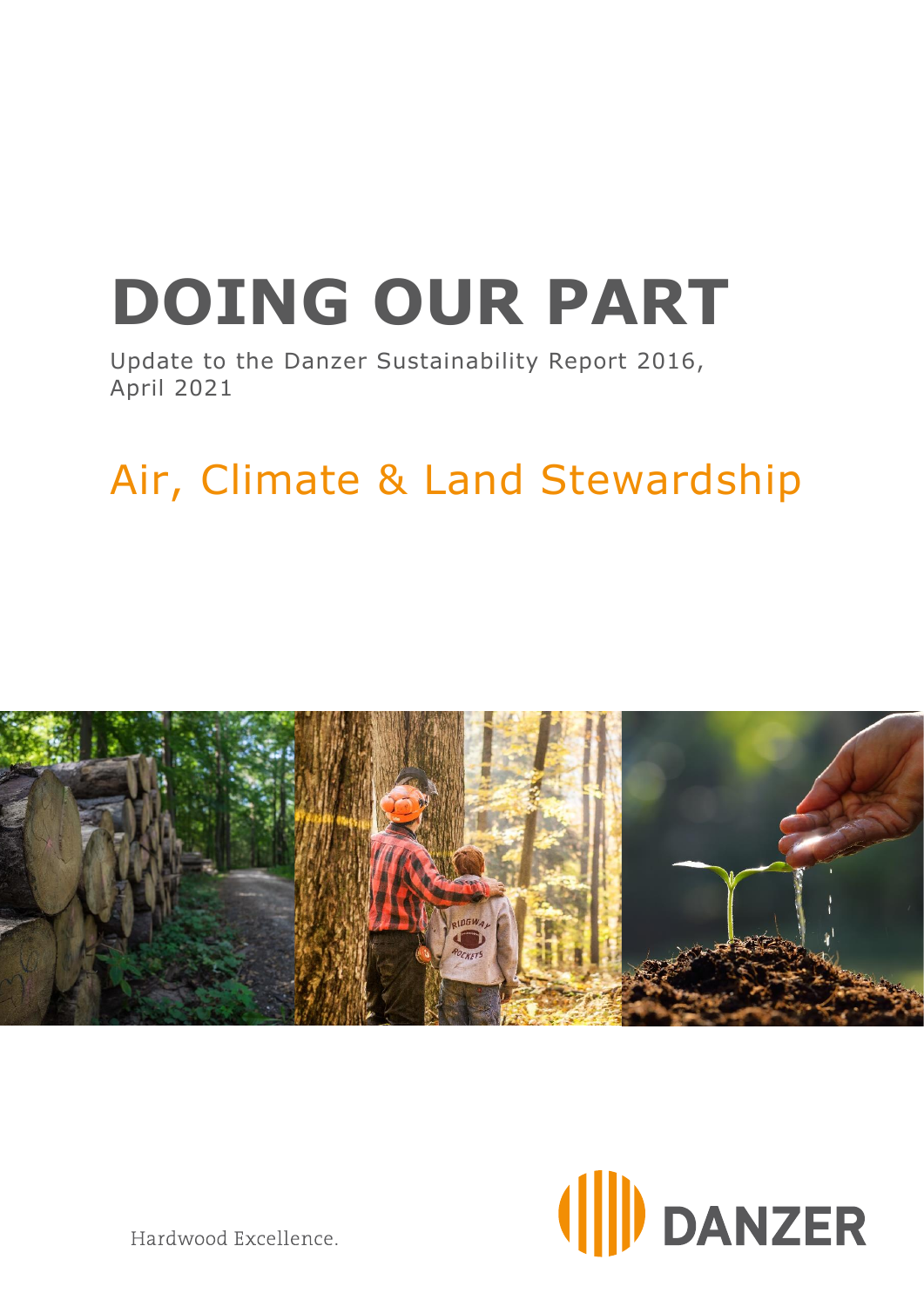In June 2017, Danzer published its second Sustainability report: Doing Our Part. Prior to a next full report, Danzer is preparing subject-specific updates to its Sustainability Report to demonstrate how Danzer is doing our part toward the UN Sustainable Development Goals (SDGs) published in 2015; a personal commitment to operate business in a way that is responsible for the resources we share with the communities we operate in.

This is an update on the segments *Climate Action, Land Resource Stewardship*, and *Air* Resource Stewardship found in the Danzer Sustainability Report 2016: Doing Our Part, pp. 34, 46, and 50 respectively. The data presented here covers January 1 through December 31, 2020 with summaries from 2019. A 2019 report was not made due to the pandemic situation.

This is a GRI referenced claim, meaning the orange letter references starting with GRI indicate the Global Reporting Initiative Sustainability Reporting Standards were consulted.

Stakeholder interviews were not conducted ahead of this report, in part, due to the pandemic situation. Instead, Danzer will ask stakeholders their impressions of this document and prepare a second report with their reactions including any suggestions for improvement.



The 2030 Agenda for Sustainable Development, through paragraph 31 calls for the widest possible international cooperation aimed at accelerating the reduction of global greenhouse gas emissions and addressing adaptation to the adverse impacts of climate change. Both paragraph 31 of Agenda 2030 and paragraph 91 of the Future We Want note the significant gap between the aggregate effect of Parties' mitigation pledges in terms of global annual emissions of greenhouse gases by 2020 and aggregate emission pathways consistent with having a likely chance of holding the increase in global average temperature below 2 °C or 1.5 °C above pre-industrial levels.

Danzer demonstrates that its wood is carbon positive: between the forest and the product, more carbon is stored than is released in processing.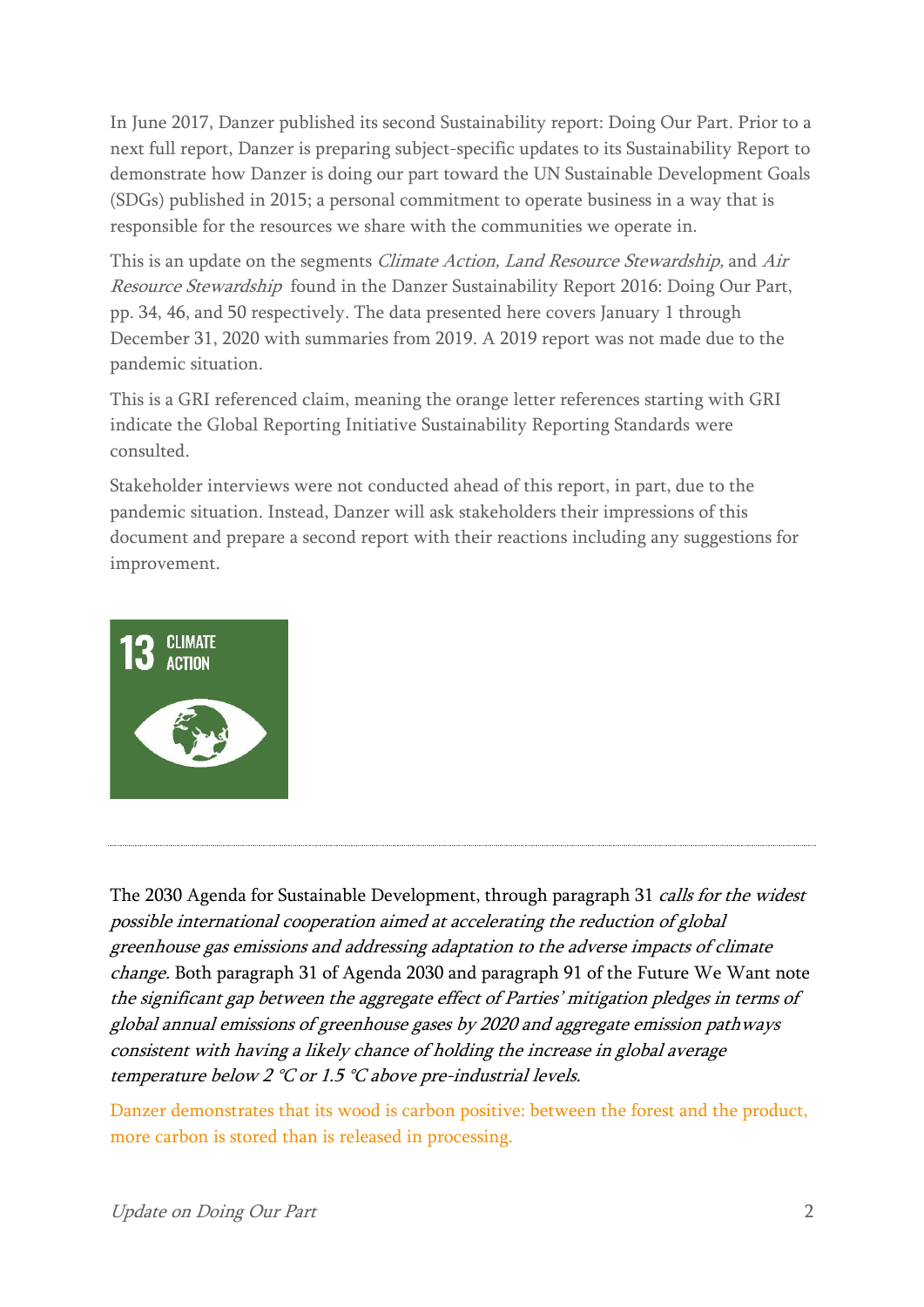Carbon is stored when forests are managed for forest products use because many of these products store carbon for extended periods of time as they are used and after disposal. Recycling is an important part of the carbon cycle because it can help extend the time during which carbon is stored in products.

Direct and Indirect Carbon emissions (see Table 1) at production facilities were calculated for this report. Indirect emissions from third party harvesting and transportation were not included in the Greenhouse Gas Emissions calculations. Given (1) the rough estimate that harvesting and transport make up approximately 26% of CO<sub>2</sub> emissions, (2) the fact that biogenic carbon dioxide from burning biomass fuel is carbon neutral, and (3) the incredible storage capacity of Danzer wood products, it can be safely assumed that all greenhouse gas emissions generated during harvest, production and transport of Danzer's products is sequestered between forest and product.

| UNLLINIIVUJL UAJ LIIIJJIUNJ                  |         |         |                         |
|----------------------------------------------|---------|---------|-------------------------|
| Totals for Danzer production*<br>By Location | Scope 1 | Scope 2 | C stored**<br>Scope 1&2 |
| <b>Edinburgh, USA</b> Total (ton $CO2$ )     | 2'199   | 6'442   | 13'243                  |
| Total (kg $CO2/m2$ ) all species             | 0.100   | 0.292   | 0.6                     |
| <b>Williamsport, USA</b> Total (ton $CO2$ )  | 364     | 3'496   | 7'322                   |
| Total (kg $CO2/m2$ ) all species             | 0.016   | 0.158   | 0.6                     |
| <b>Darlington, USA</b> Total (ton $CO2$ )    | 610     | 2'106   | 13'976                  |
| Total ( $kg CO2/m2$ ) all species            | 0.026   | 0.002   | 0.6                     |
| Melnik, CZ Total (ton $CO2$ )***             | 691     | 8'816   | 14'539                  |
| Total (kg $CO2/m2$ ) all species             | 0.029   | 0.010   | 0.6                     |
| <b>Raspenava, CZ</b> Total (ton $CO2$ )      | 30      | 218     | 608                     |
| Total (kg $CO2/m2$ ) all species             | 0.030   | 0.006   | 0.6                     |
| <b>Kesselsdorf, DE</b> Total (ton $CO2$ )    | 295     | 338     | 144                     |
| Total ( $kg CO2/m2$ ) all species            | 1'288   | 1'727   | 0.6                     |
| <b>Shade Gap, USA</b> Total (ton $CO2$ )     | 160     | 1'373   | 10'017                  |
| Total (kg $CO2/m3$ ) all species             | 16'771  | 143'920 | 1'050                   |

#### **GREENHOUSE GAS EMISSIONS**

Table 1. Carbon emitted from Danzer production facilities 2020 and Carbon stored in product (kg CO₂/m² for individual species is also available if requested).

\*Forestry, transport and Bradford Forest operations excluded.

\*\*Carbon sequestered in product (very conservative/low estimate)

\*\*\* purchased lumber C excluded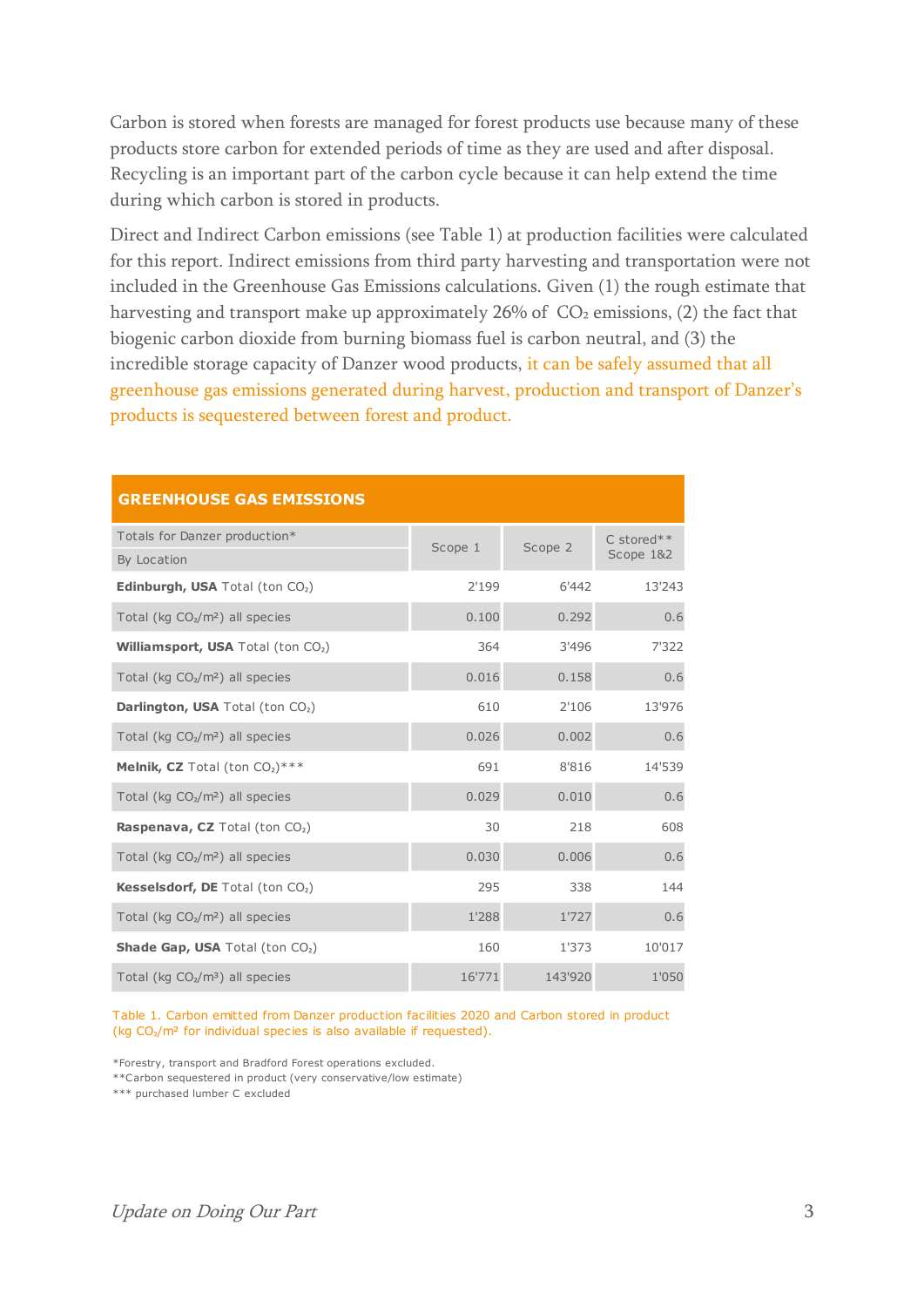Across these same Danzer operations in 2019, 382,266 tons of CO<sub>2</sub> Equivalents for Scope 1 Greenhouse Gas were emitted. This compares with 315,499 tons in 2020. Also, in 2019 across these same Danzer operations, Scope 2 Greenhouse Gas Emissions (from third party electricity suppliers) totaled, 23,623 metric tons of CO<sub>2</sub> Equivalents. In 2020, Scope 2 emissions totaled 22,089 tons. These reductions are most likely due to a slowdown in production caused by the pandemic situation.



According to the UN, the renewable energy share of total final energy consumption gradually increased from 16.6 per cent in 2010 to 17.5 per cent in 2016, though much faster change is required to meet climate goals. Even though the absolute level of renewable energy consumption has grown by more than 18 per cent since 2010, only since 2012 has the growth of renewables outpaced the growth of total energy consumption. [http://sdgs.un.org](http://sdgs.un.org/)

Most Danzer manufacturing operations generate a significant portion of their energy needs from biomass fuels recovered from processing. Energy-rich biomass is atmospheric carbon dioxide sequestered by trees during growth and transformed into organic carbon substances. When these biomass fuels are burned, the CO2 emitted during the manufacturing and combustion processes is the atmospheric carbon dioxide that was sequestered during growth of the tree; hence, there is no net contribution to the atmospheric CO₂ level. This carbon cycle is a closed loop. New tree growth keeps absorbing atmospheric carbon dioxide and maintains the cycle. This is the approach generally prescribed for national inventories by the United Nations Framework Convention on Climate Change.

All of Danzer's biogenic CO<sub>2</sub> emitted from boilers when on-site wood fuel is burned to make production heat is considered to be absorbed by the forests the logs were harvested from. See Table 2.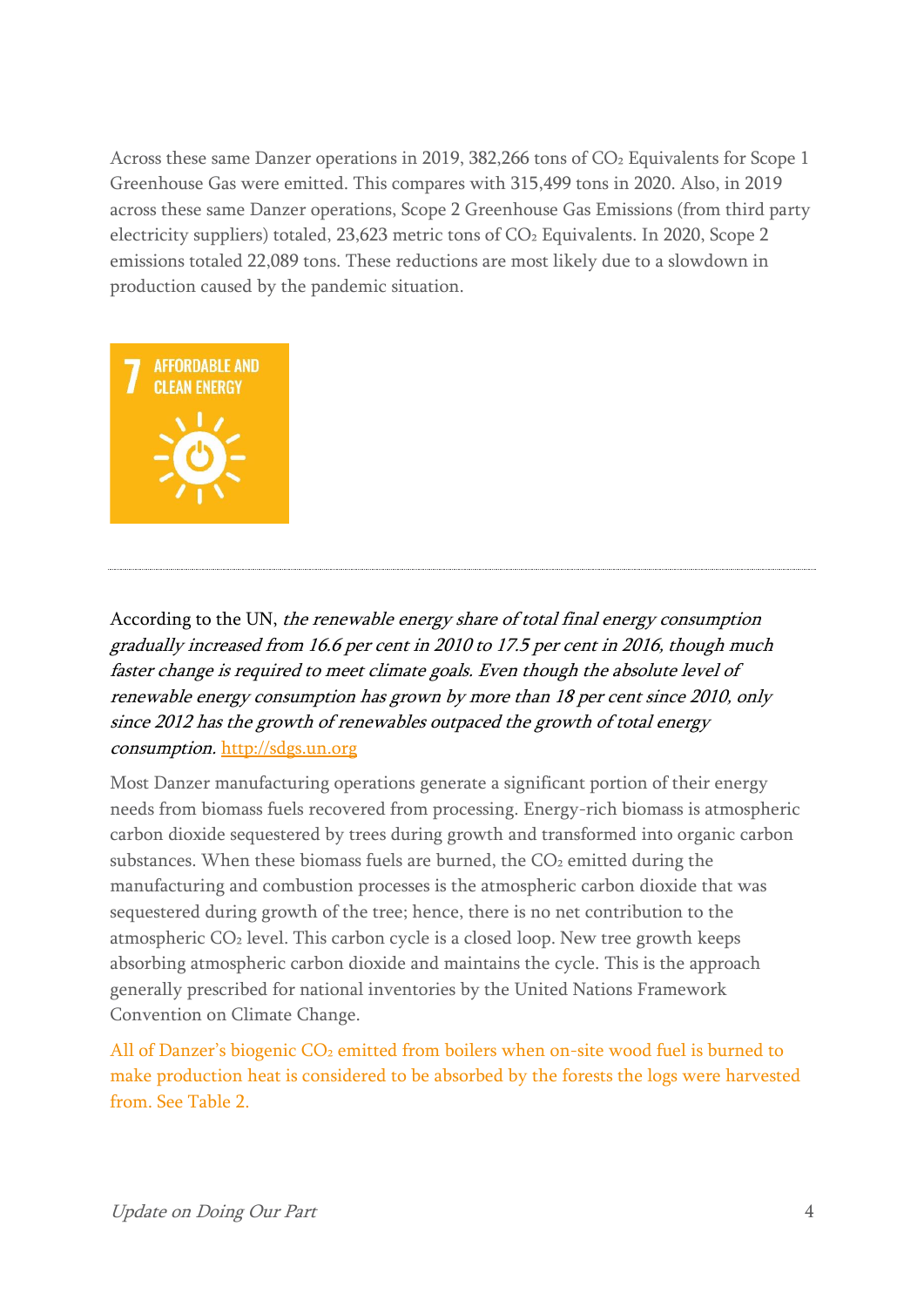## **GREENHOUSE GAS EMISSIONS**

| Totals for Danzer production*                      | Biogenic C** |
|----------------------------------------------------|--------------|
| By Location                                        | (metric ton) |
| <b>Edinburgh, USA</b> Total (ton $CO2$ )           | 27'758       |
| Total (kg $CO2/m2$ ) all species                   | 1.258        |
| <b>Williamsport, USA</b> Total (ton $CO2$ )        | 5'988        |
| Total (kg $CO2/m2$ ) all species                   | 0.271        |
| <b>Darlington, USA Total (ton CO2)</b>             | 1'194        |
| Total (kg $CO2/m2$ ) all species                   | 0.031        |
| <b>Melnik, CZ</b> Total (ton $CO2)$ <sup>*</sup> " | 16'595       |
| Total (kg $CO2/m2$ ) all species                   | 0.411        |
| <b>Raspenava, CZ</b> Total (ton $CO2$ )            | 370          |
| Total (kg $CO2/m2$ ) all species                   | 0.219        |
| <b>Kesselsdorf, DE</b> Total (ton $CO2$ )          | $\Omega$     |
| Total (kg $CO2/m2$ ) all species                   | 0.0          |
| <b>Shade Gap, USA</b> Total (ton $CO2$ )           | 2'813        |
| Total (kg $CO2/m3$ ) all species                   | 294.9        |

#### Table 2. Biogenic (neutral) CO<sub>2</sub> emissions from Danzer production facilities in 2020.

\*Forestry, transport and Bradford Forest operations excluded. \*\*Biogenic carbon is neutral carbon cycle

Across Danzer in 2019, these same facilities generated 50,038 tons of biogenic CO<sub>2</sub> as compared to the 2020 total of 46,319 tons. This reduction can be attributed to the pandemic situation which slowed production at times.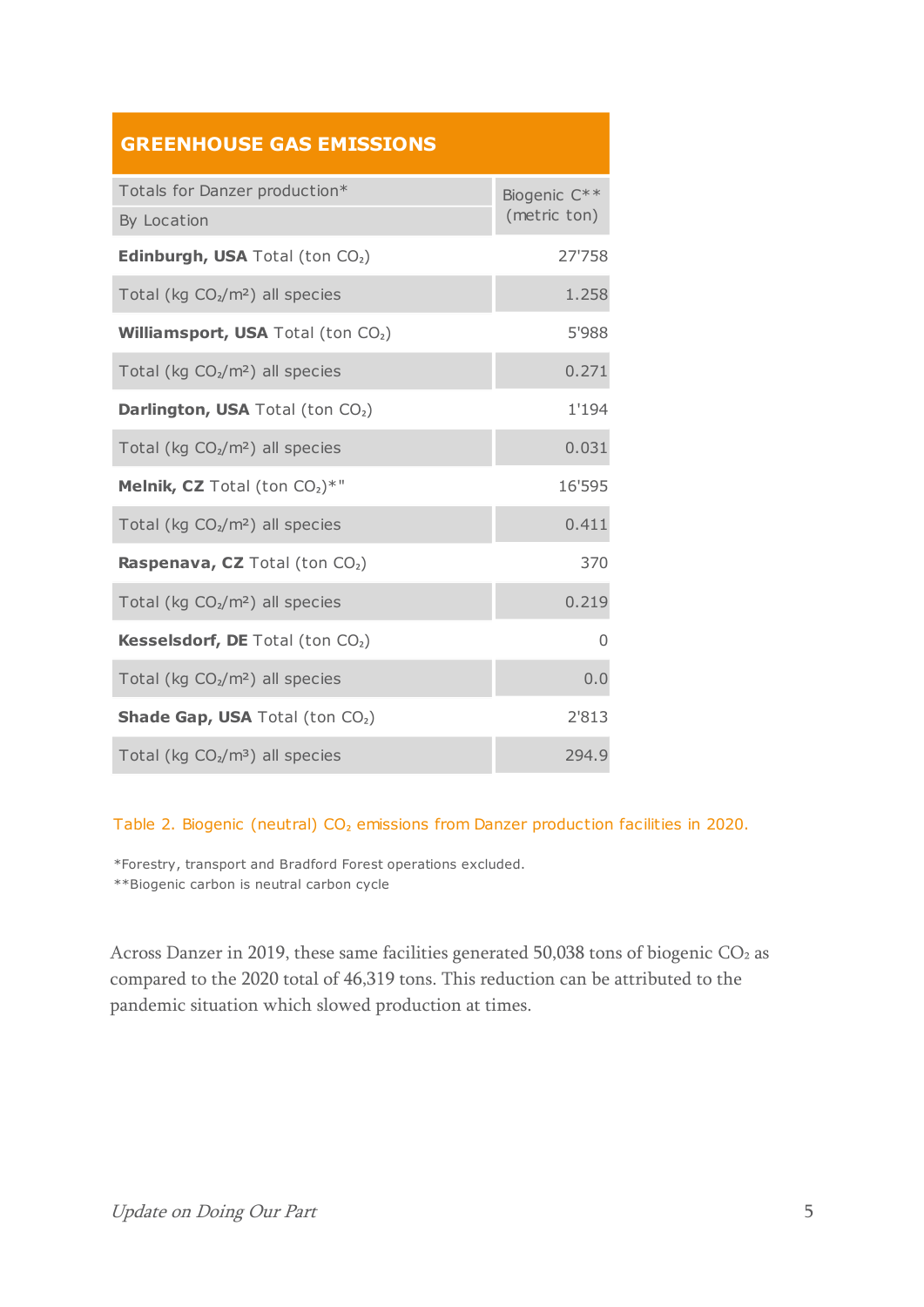

Sustainable Development Goal 15 aims to protect, restore and promote sustainable use of terrestrial ecosystems, sustainably manage forests, combat desertification, and halt and reverse land degradation and halt biodiversity loss.

Forests have a significant role in reducing the risk of natural disasters, including floods, droughts, landslides and other extreme events. At global level, forests mitigate climate change through carbon sequestration, contribute to the balance of oxygen, carbon dioxide and humidity in the air and protect watersheds, which supply 75% of freshwater worldwide. Forests are the most biologically-diverse ecosystems on land, home to more than 80% of the terrestrial species of animals, plants and insects. They also provide shelter, jobs and security for forest-dependent communities. [http://sdgs.un.org](http://sdgs.un.org/)

In 2020, Danzer sold its Danzer Forestland assets (20,000 hectares of sustainably forested land). The buyer, Jamestown Timberland Funds, was carefully sought by Danzer because it is an open-ended evergreen fund with experience managing timberland for the long term. It is a reputable and responsible company. This reassured Danzer that the forests would remain productive.

Danzer's procurement policy ensures that only sustainable and legal logs are procured, implying that the forests are sustainably managed (for long-term use). In the USA alone, Danzer procures its raw material (hardwood logs) from approximately, 117,273,112 acres. Looking at Danzer's biogenic carbon (carbon released from the burning of wood fuel biomass from the production process) alone, only about 78,149 acres would be needed to absorb these CO₂ emissions (see Table 3).